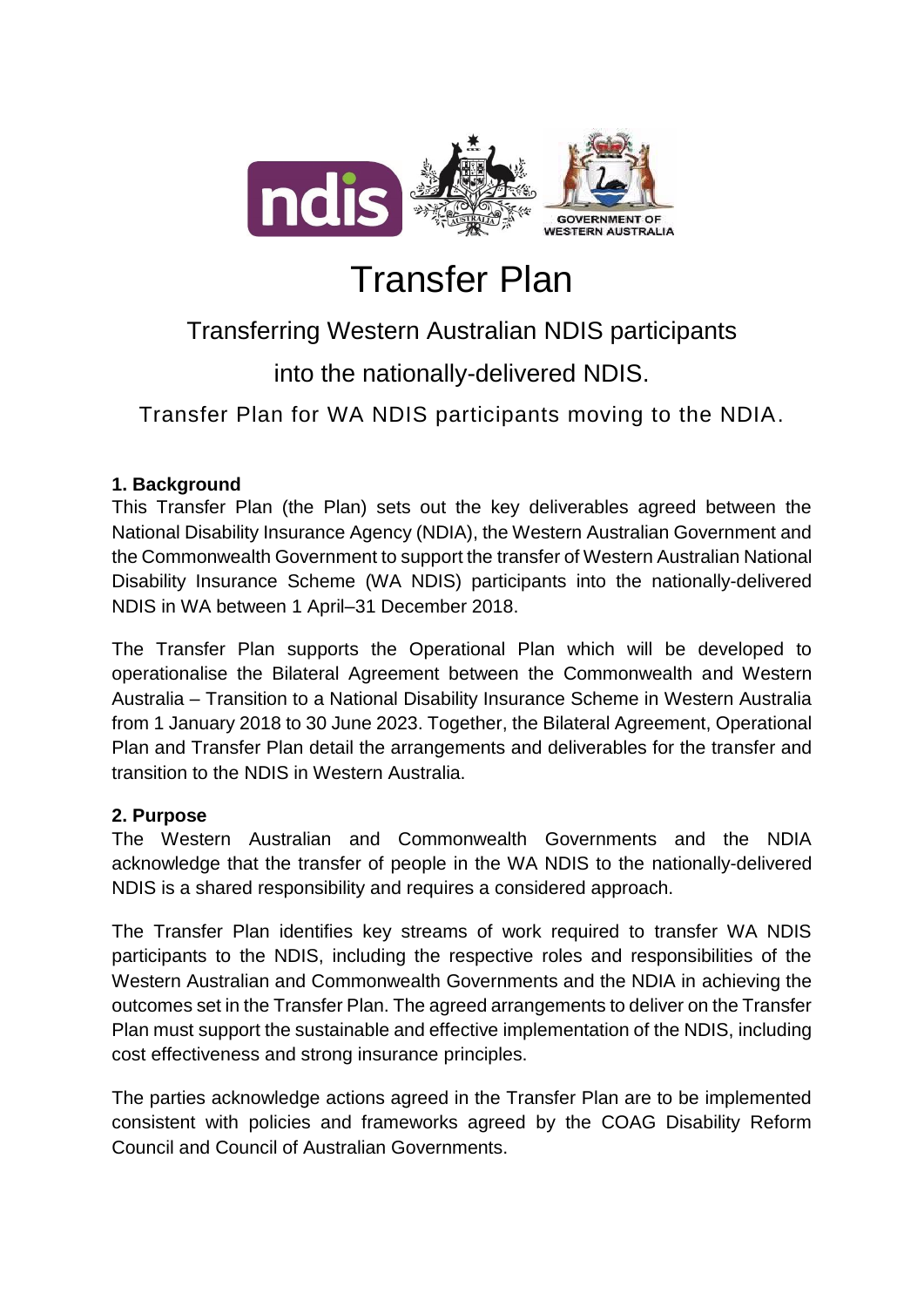

As the transfer process has not been attempted previously, it is expected that the Transfer Plan development will be iterative as actions are undertaken and processes refined. Changes to the Transfer Plan shall be by agreement of the signatories.

The transfer schedule is set out in the below table:

| <b>Client Transfer Cohort</b>                      | <b>Commences</b> | <b>Ends</b>      |
|----------------------------------------------------|------------------|------------------|
| <b>North East Metro</b>                            | 1 April 2018     | 30 June 2018     |
| Wheatbelt                                          | 1 April 2018     | 30 June 2018     |
| <b>South Metro</b>                                 | 1 July 2018      | 30 November 2018 |
| <b>Central South</b>                               | 1 August 2018    | 31 October 2018  |
| <b>Lower South West</b>                            | 1 September 2018 | 31 December 2018 |
| Kimberley-Pilbara                                  | 1 October 2018   | 31 December 2018 |
| <b>Total Estimated</b><br><b>Cumulative Intake</b> |                  | 8711             |

#### **3. Working together**

The Plan has been developed in partnership between the NDIA and the Commonwealth and Western Australian Governments. The parties are committed to working together on the implementation of the Plan to ensure the best possible outcomes for people with disability are achieved.

#### **4. Governance**

Governance structures will be established to monitor, guide and ensure implementation of both transfer and transition activities. Once transfer activities are completed the Governance bodies will continue to ensure the successful completion of transition activities.

The WA Executive Steering Committee (ESC), consisting of officials from the Western Australian and Commonwealth Governments and the NDIA has been established through the Operational Plan to provide monitoring, accountability and issues resolution for the deliverables agreed under each work stream of the Transfer Plan as well as the Bilateral Agreement and Operational Plan. Meeting arrangements for the ESC will be agreed between the parties.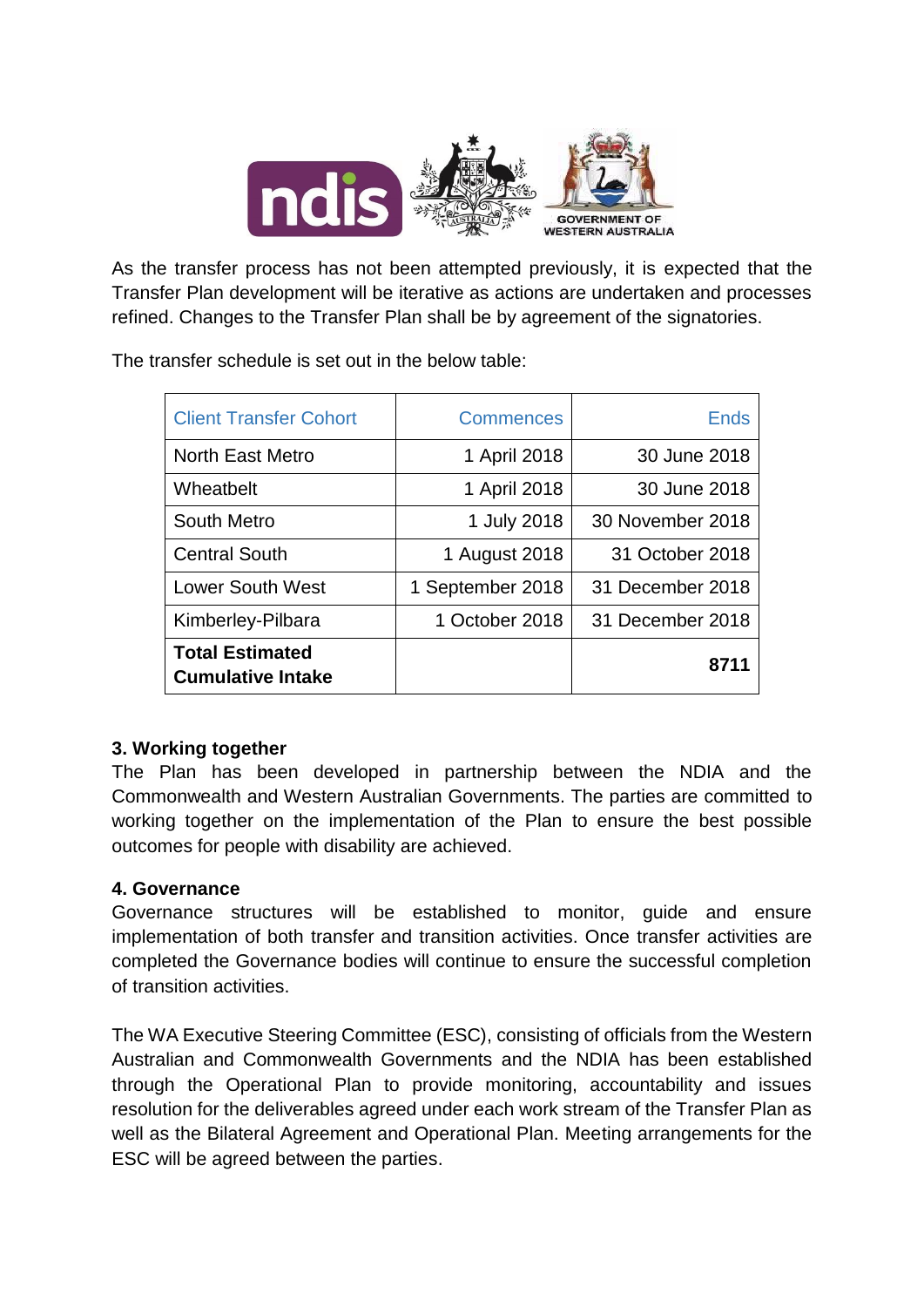

A WA Operational Working Group (WA OWG), consisting of officials from the Western Australian and Commonwealth Governments and the NDIA has been established through the Operational Plan to ensure operational deliverables of the Transfer Plan as well as the Bilateral Agreement and Operational Plan are met. The WA OWG oversees the Working Groups which will be responsible for the achievement of these deliverables.

The implementation of the Transfer Plan will be underpinned by a risk management framework which will ensure achievement against critical success factors. Issues will be escalated to the OWG and ESC commensurate impact and significance.

These arrangements will ensure that risks are adequately monitored, with any issues proactively solved through escalation, where appropriate. The parties will agree to risk treatments and revised timings as needed in line with Clauses 49 to 51 of the Bilateral Agreement.

#### **5. Key streams of work:**

The following key streams of work have been identified for managing the transfer. They will draw on lessons learnt from trial and transition activities, and build on existing experience in the management of Western Australia's disability service system, including the WA NDIS.

#### **5.1. Legislative framework and review**

This will aim to ensure that WA legislation supports and does not impede the full implementation of the NDIS.

#### **5.2. Systems to support Participant Plan Transfer**

This stream of work focuses on gathering information to ensure the efficient and effective transfer from the WA NDIS business system to the NDIA business system.

#### **5.3. Participant transfer schedule and process**

To develop participant focused processes that facilitates a smooth transfer to the nationally-delivered NDIS. The WA and Commonwealth Governments and NDIA are committed to the transfer being as smooth as possible, where people do not need to provide the same information multiple times.